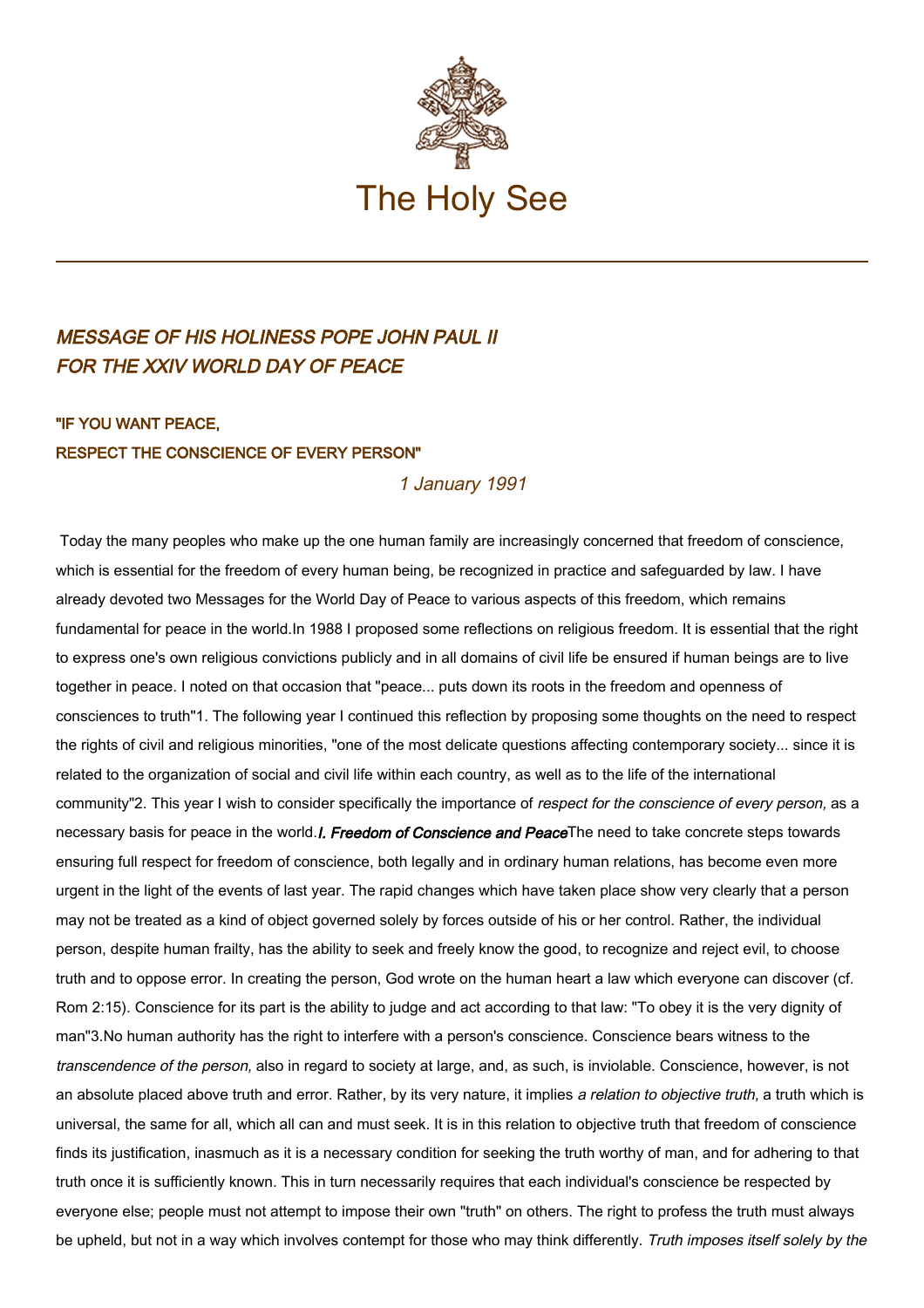force of its own truth. To deny an individual complete freedom of conscience — and in particular the freedom to seek the truth — or to attempt to impose a particular way of seeing the truth, constitutes a violation of that individual's most personal rights. This also aggravates animosities and tensions, which can easily lead to strained and hostile relations within society or even to open conflict. In the end, it is *on the level of conscience* that the difficult task of ensuring a firm and lasting peace is most effectively confronted.II. Absolute Truth is found only in GodThe guarantee that objective truth exists is found in God, who is Absolute Truth; objectively speaking, the search for truth and the search for God are one and the same. This alone is enough to show the intimate relationship between freedom of conscience and religious freedom. It also explains why the systematic denial of God and the establishment of a regime which incorporates this denial in its very constitution are diametrically opposed to both freedom of conscience and freedom of religion. However, those who acknowledge the relationship between ultimate truth and God himself will also acknowledge the right, as well as the duty, of non-believers to seek the truth which can lead them to discover the Mystery of God and humbly accept it. III. The Formation of Conscience Every individual has the grave duty to form his or her own conscience in the light of that objective truth which everyone can come to know, and which no one may be prevented from knowing. To claim that one has a right to act according to conscience, but without at the same time acknowledging the duty to conform one's conscience to the truth and to the law which God himself has written on our hearts, in the end means nothing more than imposing one's limited personal opinion. This hardly contributes in any useful way to the cause of world peace. On the contrary, the truth must be passionately pursued and lived to the best of one's ability. This sincere search for the truth will lead not only to respect for the search that others are making, but also to a desire to seek the truth together. The family plays a primary role in the important task of forming consciences. Parents have a grave duty to help their children to seek the truth from their earliest years and to live in conformity with the truth, to seek the good and to promote it. The school is also fundamental to the formation of conscience. It is there that children and young people come into contact with a world which is larger and often unlike the family environment. Education is in fact never morally indifferent, even when it claims to be neutral with regard to ethical and religious values. The way in which children and young people are brought up and educated will necessarily reflect certain values which in turn influence their understanding of others and of society as a whole. Hence, in a way consonant with the nature and dignity of the human person and with the law of God, young people should be helped during their years of schooling to discern and to seek the truth, to accept its demands and the limits of authentic freedom, and to respect the right of others to do the same.The formation of conscience is compromised if a thorough *religious education* is lacking. How can a young person fully understand the demands of human dignity if no reference is made to the source of that dignity, namely, God the Creator? In this regard, the role of the family, the Catholic Church, Christian communities and other religious institutions remains essential. The State, in compliance with international norms and Declarations,4 must guarantee their rights in this field and make it possible for them to exercise those rights. For their part, families and communities of believers ought to appreciate and ever deepen their commitment to the human person and to the objective values of the person.Among the many other institutions and bodies which play a specific role in forming consciences, the means of social communication must also be mentioned. In today's world of rapid communication, the mass media can play an extremely important and indeed essential role in furthering the search for the truth, provided that they avoid presenting merely the limited interests of certain individuals, groups or ideologies. For more and more people the media are often their only source of information. How important, then, that the media be used responsibly in the service of the truth!*IV. Intolerance: A Serious Threat to Peace*A serious threat to peace is posed by intolerance, which manifests itself in the denial of freedom of conscience to others. The excesses to which intolerance can lead has been one of history's most painful lessons.Intolerance can creep into every aspect of social life. It becomes evident when individuals or minorities who seek to follow their conscience in regard to legitimate expressions of their own

 $\mathfrak{p}$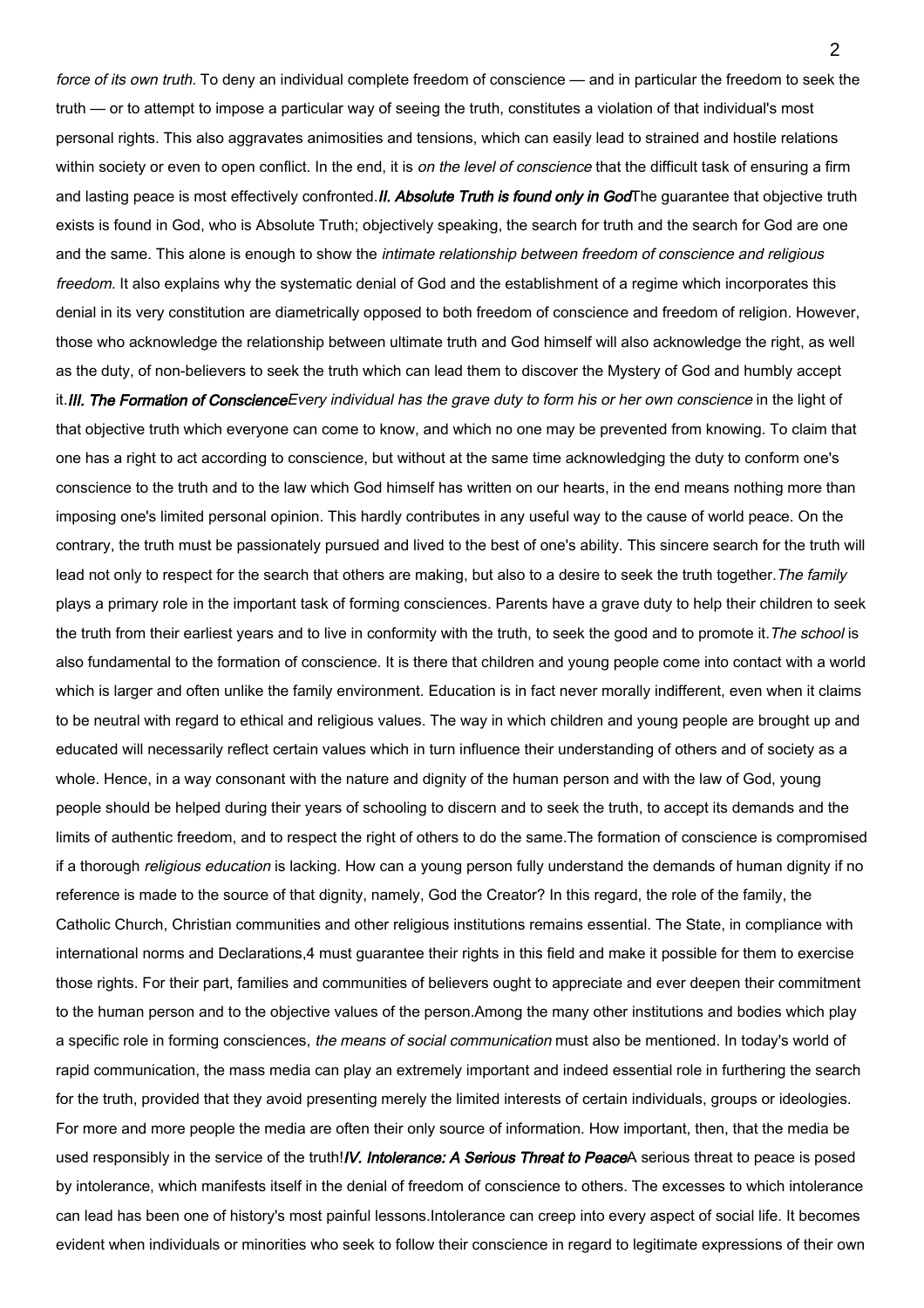way of life are oppressed or relegated to the margins of society. In public life, intolerance leaves no room for a plurality of political or social options, and thus imposes a monolithic vision of civil and cultural life.As for religious intolerance, it cannot be denied that, despite the firm teaching of the Catholic Church according to which no one ought to be compelled to believe,5 throughout the centuries not a few misunderstandings and even conflicts have occurred between Christians and members of other religions6. This fact was formally acknowledged by the Second Vatican Council, which stated that "in the life of the People of God as it has made its pilgrim way through the vicissitudes of human history, there have at times appeared ways of acting which were less in accord with the ways of the Gospel"7.Even today much remains to be done to overcome religious intolerance, which in different parts of the world is closely connected with the oppression of minorities. Unfortunately, we are still witnessing attempts to impose a particular religious idea on others, either directly, by a proselytism which relies on means which are truly coercive, or indirectly, by the denial of certain civil or political rights. Extremely sensitive situations arise when a specifically religious norm becomes, or tends to become, the law of the State, without due consideration for the distinction between the domains proper to religion and to political society. In practice, the identification of religious law with civil law can stifle religious freedom, even going so far as to restrict or deny other inalienable human rights. In this regard, I wish to repeat what I stated in the Message for the 1988 World Day of Peace: "Even in cases where the State grants a special juridical position to a particular religion, there is a duty to ensure that the right to freedom of conscience is legally recognized and effectively respected for all citizens, and also for foreigners living in the country even temporarily for reasons of employment and the like"8. This holds true also for the civil and political rights of minorities, and for those situations in which an extreme and uncompromising separation of religion and political life, in the name of respect for conscience, effectively hinders believers from exercising their right to give public expression to their faith.Intolerance can also result from the recurring temptation to fundamentalism, which easily leads to serious abuses such as the radical suppression of all public manifestations of diversity, or even the outright denial of freedom of expression. Fundamentalism can also lead to the exclusion of others from civil society; where religion is concerned, it can lead to forced "conversions". However much one may remain convinced of the truth of one's own religion, no person or group has the right to attempt to repress the freedom of conscience of those who have other religious convictions, or to induce them to betray their consciences by the offer or denial of certain social privileges and rights, should they change their religion. There are cases in which individuals are prevented — even through the imposition of severe penalties — from freely choosing a religion different from the one to which they presently belong. Manifestations of intolerance such as these clearly do not advance the cause of world peace.To eliminate the effects of intolerance, it is not sufficient for ethnic or religious minorities to be "protected", and thus reduced to the category of legal minors or wards of the State. This could result in a form of discrimination which hinders or even prevents the development of a harmonious and peaceful society. Rather, the inalienable right to follow one's conscience and to profess and practise one's own faith, individually or within a community, is to be acknowledged and guaranteed, always provided that the demands of public order are not violated.Paradoxically, those who were once victims of various forms of intolerance can in their turn be in danger of creating new situations of intolerance. In certain parts of the world, the end of long years of repression — years when the conscience of individuals was not respected and everything that was most precious to the person was stifled — must not prove an occasion for new forms of intolerance, no matter how difficult reconciliation with the former oppressor may be. Freedom of conscience, rightly understood, is by its very nature always ordered to the truth. As a result, it does not lead to intolerance, but to tolerance and reconciliation. This tolerance is not a passive virtue, but is rooted in active love and is meant to be transformed into a positive commitment to ensuring freedom and peace for all. V. Religious Freedom: A Force for PeaceThe importance of religious freedom leads me to stress once more that the right to religious freedom is not merely one human right among many others; "rather, (it) is the most

3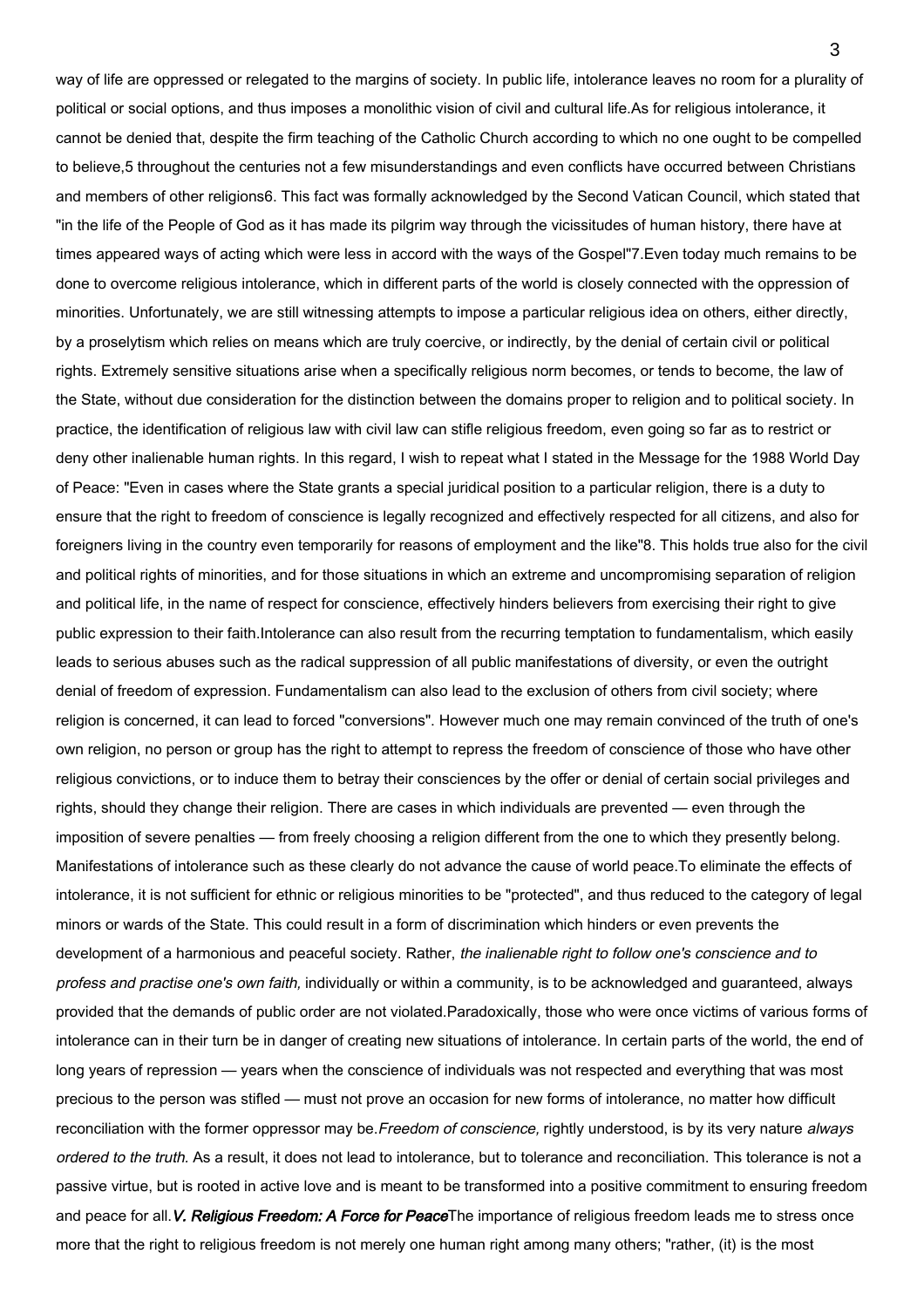fundamental, since the dignity of every person has its first source in his essential relationship with God the Creator and Father, in whose image and likeness he was created, since he is endowed with intelligence and freedom"9. "Religious freedom, an essential requirement of the dignity of every person, is a cornerstone of the structure of human rights"10. It is thus the most profound expression of freedom of conscience.It cannot be denied that the right to religious freedom has a bearing on a person's very identity. One of the most significant aspects of today's world is the role that religion has played in the awakening of peoples and in the search for freedom. In many cases it was religious faith that preserved intact and even strengthened the identity of entire peoples. In nations where religion was hindered or even persecuted in an attempt to treat it as a relic of the past, it has once more proved to be a powerful force for liberation.Religious faith is so important for individuals and peoples that in many cases a person is ready to make any sacrifice in order to preserve it. In the end, every attempt to ban or crush what a person holds most dear risks fuelling open or latent rebellion. VI. The

Need for a Just Legal OrderDespite the various national and international Declarations which proclaim the right to freedom of conscience and religion, we still find too many attempts at religious repression. In the absence of corresponding legal guarantees expressed in appropriate forms, these Declarations are all too frequently doomed to remain a dead letter. Valuable indeed are the renewed efforts being made to confirm the existing legal order11 by creating new and effective agreements aimed at strengthening religious freedom. This sort of full legal protection must exclude the practice of any religious coercion as being a serious obstacle to peace. For "this freedom means that all men are to be immune from coercion on the part of individuals or of social groups and of any human power, in such wise that in matters religious no one is to be forced to act in a manner contrary to his beliefs. Nor is anyone to be restrained from acting in accordance with his own beliefs, whether privately or publicly, whether alone or in association with others, within due limits"12.It is urgently necessary at this moment of history to strengthen juridical instruments capable of promoting freedom of conscience in the areas of political and social life. The gradual and constant development of an internationally recognized legal order could well provide one of the surest bases for the peace and orderly progress of the human family. It is likewise essential that comparable efforts be undertaken nationally and regionally to ensure that all individuals, wherever they live, enjoy the protection of internationally recognized legal norms.The State is obliged not only to recognize the basic freedom of conscience, but also to foster it, always with a view to the natural moral law and the requirements of the common good, and with respect for the dignity of every human being. It should be noted that freedom of conscience does not confer a right to indiscriminate recourse to conscientious objection. When an asserted freedom turns into licence or becomes an excuse for limiting the rights of others, the State is obliged to protect, also by legal means, the inalienable rights of its citizens against such abuses.I wish to address a special and urgent appeal to all who are in positions of public responsibility — Heads of State or of government, legislators, magistrates and others — to ensure by every means necessary the *authentic freedom of conscience* of all those who live within the limits of their jurisdictions, and pay special attention to the rights of minorities. Besides being an issue of justice, this serves to promote the development of a peaceful and harmonious society. Finally, it goes without saying that States are bound by a strict moral and legal obligation to observe international agreements which they have signed. VII. A Pluralistic Society and WorldThe existence of recognized international norms does not preclude the existence of regimes or systems of government which correspond to certain socio-cultural situations. Such regimes, however, must ensure complete freedom of conscience for every citizen, and may in no way be used as an excuse for denying or restricting universally recognized rights.This is especially true when one considers that in today's world it is rare for the entire population of a country to have the same religious beliefs and to belong to the same ethnic group or culture. Mass migration and population shifts are resulting in the growth of multi-cultural and multi-religious societies in various parts of the world. In this context, respect for the conscience of everyone takes on added urgency and presents new challenges to every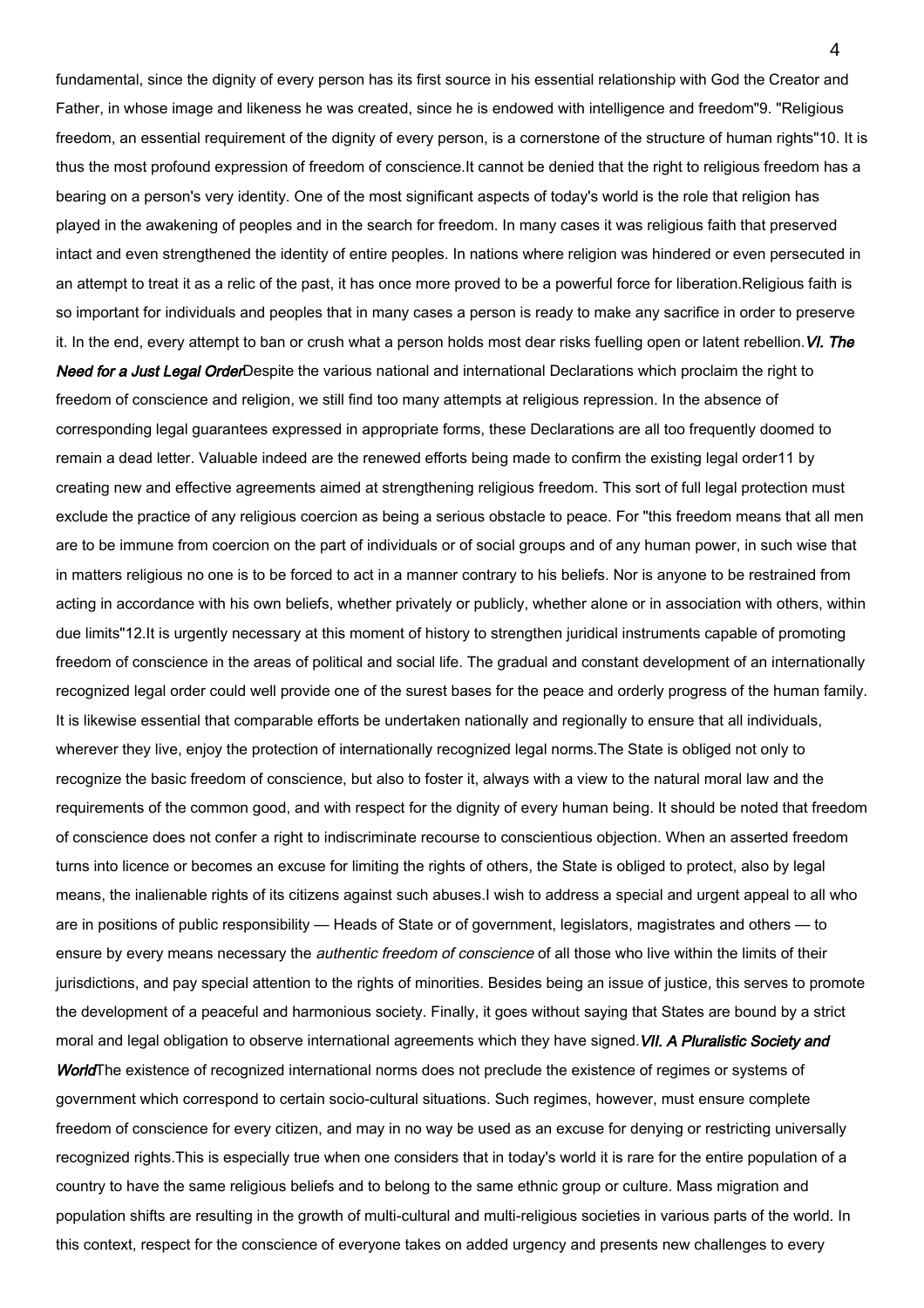sector and structure within society, as well as to legislators and government leaders.How can a country show respect for different traditions, customs, ways of life, and religious obligations, and yet maintain the integrity of its own culture? How can the culture which is predominant in a given society accept and integrate new elements without losing its own identity and without creating conflicts? The answer to these difficult questions can be found in a thorough education with regard to the respect due to the conscience of others; for example, through greater knowledge of other cultures and religions, and through a balanced understanding of such diversity as already exists. What better means is there of building unity within diversity than a commitment on the part of all to a common search for peace and a common affirmation of freedom which enlightens and esteems the conscience of everyone? For the sake of an orderly society, it is also to be hoped that the various cultures existing in a given area will show mutual respect and experience mutual enrichment. A genuine commitment to inculturation also serves to increase understanding between religions.In recent years much has been accomplished in the realm of inter-religious understanding to promote an active cooperation in the common tasks facing humanity, on the basis of the many values shared by the great religions. I wish to encourage this cooperation wherever it is possible, as well as the official dialogues currently underway between representatives of the major religious groups. In this regard, the Holy See has an Office — the Pontifical Council for Interreligious Dialogue — the specific purpose of which is to promote dialogue and cooperation with other religions, maintaining absolute fidelity to its own Catholic identity while fully respecting the identity of others. When undertaken in a spirit of trust, and with respect and sincerity, interreligious cooperation and dialogue make a real contribution to peace. "Man needs to develop his spirit and his conscience. This is often the very thing which is missing in people's lives these days. The lack of concern for values and the overall identity crisis which our world is now experiencing demand that we move beyond our present situation and make renewed efforts to ask important questions and to seek understanding. An inner light will then start to shine in our conscience and will enable us to understand development in a meaningful way, directing it towards the good of each person and of all mankind, in accordance with God's plan"13. This common search — carried out in the light of the law of conscience and of the precepts of one's own religion, and confronting the causes of present-day social injustices and wars — will lay a solid foundation for cooperation in the search for needed solutions.The Catholic Church has willingly sought to encourage every form of honest cooperation for the sake of promoting peace. She will continue to make her own contribution towards this cooperation by forming the consciences of her members in openness towards others and respect for them, in that tolerance which accompanies the search for truth, and in a spirit of solidarity14. VIII. Conscience and the ChristianFaced with the obligation of following their own consciences in the search for the truth, the disciples of Jesus Christ know that they may not trust only in their personal capacity for moral discernment. Revelation enlightens their consciences and enables them to know that freedom which is God's great gift to mankind15. Not only has he inscribed the natural law within the heart of each individual, in that "most secret core and sanctuary of a man (where) he is alone with God",16 but he has also revealed his own law in the Scriptures. Here we find the call, or rather the command, to love God and to observe his law.God has enabled us to know his will. He has revealed his commandments to us, and has set before us "life and good, death and evil"; he calls us to "choose life... loving the Lord your God, obeying his voice, and cleaving to him; for that means life to you and length of days..."17. In the fullness of his love, God respects a person's free choice regarding the highest values he or she seeks, and he thus reveals his full respect for the precious gift of freedom of conscience. God's laws bear witness to this, since they seek to assist and not hinder our use of freedom. In themselves, God's laws remain the perfect expression of his will and his absolute opposition to moral evil, and it is through them that he wishes to guide us in the search for our final end.Yet it was not enough for God to demonstrate his great love in the created world and in man. God "so loved the world that he gave his only Son, that whoever believes in him should not perish but have eternal life... He who does what is true comes to the light, that it may

5